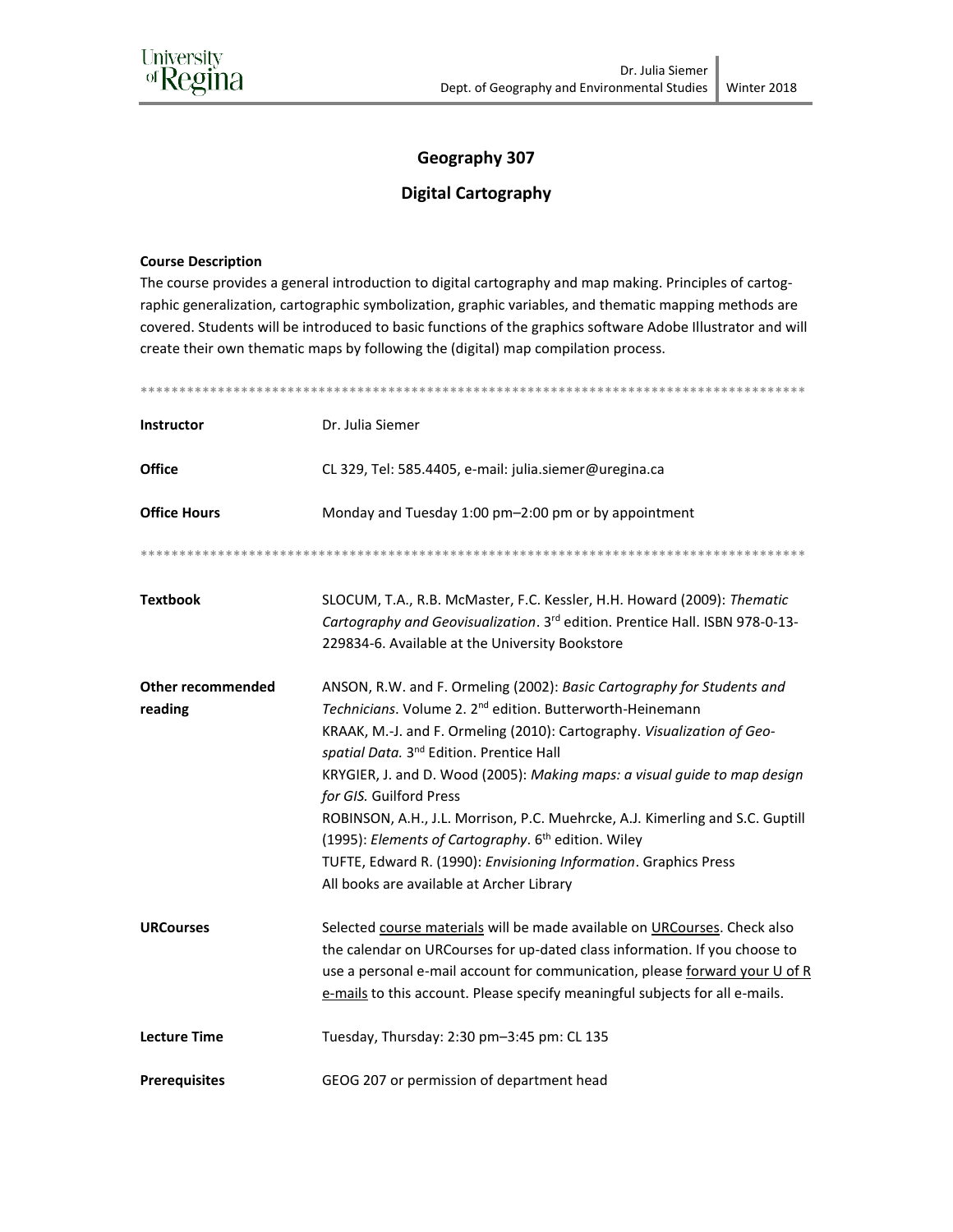| <b>Other materials</b>     | USB memory stick for lab materials and assignments                                                                                                                                                                                                                                                                                                                                                |      |  |
|----------------------------|---------------------------------------------------------------------------------------------------------------------------------------------------------------------------------------------------------------------------------------------------------------------------------------------------------------------------------------------------------------------------------------------------|------|--|
| <b>Attendance policy</b>   | Attendance at all times is recommended. Attendance at Illustrator sessions<br>is mandatory.                                                                                                                                                                                                                                                                                                       |      |  |
| <b>Evaluation</b>          | Illustrator map 1 (required)                                                                                                                                                                                                                                                                                                                                                                      | 10%  |  |
|                            | Illustrator map 2 (required)                                                                                                                                                                                                                                                                                                                                                                      | 10%  |  |
|                            | Illustrator map 3 (required)                                                                                                                                                                                                                                                                                                                                                                      | 10%  |  |
|                            | Illustrator map 4 (required)                                                                                                                                                                                                                                                                                                                                                                      | 15%  |  |
|                            | Illustrator map 5 (required)                                                                                                                                                                                                                                                                                                                                                                      | 15%  |  |
|                            | Final mapping project - proposal (required, due date: Mar 01, 2018)                                                                                                                                                                                                                                                                                                                               | 5%   |  |
|                            | Final mapping project - map (required)                                                                                                                                                                                                                                                                                                                                                            | 25%  |  |
|                            | Final mapping project - report (required)                                                                                                                                                                                                                                                                                                                                                         | 10%  |  |
|                            | (due date of final mapping project: Apr 12, 2018)                                                                                                                                                                                                                                                                                                                                                 |      |  |
|                            |                                                                                                                                                                                                                                                                                                                                                                                                   | 100% |  |
| <b>Tentative topics of</b> | Map 1: Population in Europe (8.5 x 11)                                                                                                                                                                                                                                                                                                                                                            |      |  |
| thematic mapping           | Map 2: Population in Berlin (8.5 x 11)                                                                                                                                                                                                                                                                                                                                                            |      |  |
| assignments                | Map 3: Education in Canada (8.5 x 11)                                                                                                                                                                                                                                                                                                                                                             |      |  |
|                            | Map 4: Canadian Diversity (8.5 x 11)                                                                                                                                                                                                                                                                                                                                                              |      |  |
|                            | Map 5: Any topic and mapping technique of your choice (8.5 x 11)                                                                                                                                                                                                                                                                                                                                  |      |  |
|                            | Final mapping project: Any topic and mapping technique of your choice<br>(up to poster size); you are required to submit a written proposal which<br>briefly discusses the anticipated topic, mapping technique, data sources<br>(thematic and base data), as well as references to other maps of the same<br>topic and/or applying the same/similar mapping technique and further<br>references. |      |  |
|                            | <b>Note</b><br>Students of this course are strongly encouraged to submit the final mapping<br>project or Map 5 to the Student Mapping Competition of the Canadian<br>Cartographic Association (CCA) at its annual meeting in Lawrencetown, NS, in                                                                                                                                                 |      |  |

Spring of 2018. More information can be found at: www.cca-acc.org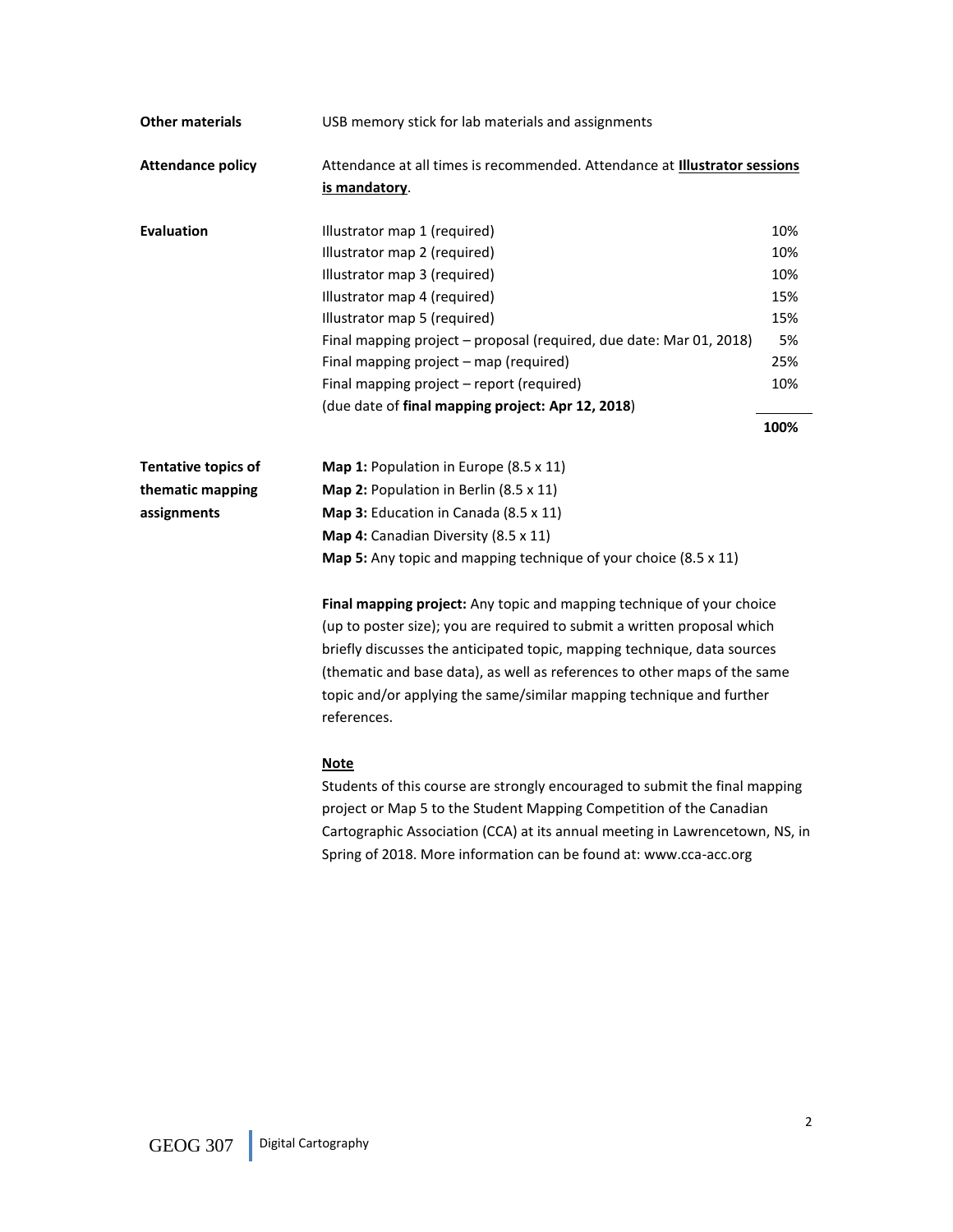| <b>Knowledge and Effort</b>                 | This course requires computer file management skills and the ability to work<br>within a Apple computer environment without assistance. Students are<br>expected to spend considerable time developing thoughtful products, as well<br>as conducting limited research to feed into their written and thematic<br>mapping assignments. Students must demonstrate a mature, professional,<br>and conscientious effort toward class work and participation.<br>In addition to class hours, students should expect an average weekly work-<br>load of 1 hour for readings and up to 3 hours of individual (computer) work<br>(depending on previous experience with Adobe Illustrator or similar<br>products).                                                                                  |
|---------------------------------------------|---------------------------------------------------------------------------------------------------------------------------------------------------------------------------------------------------------------------------------------------------------------------------------------------------------------------------------------------------------------------------------------------------------------------------------------------------------------------------------------------------------------------------------------------------------------------------------------------------------------------------------------------------------------------------------------------------------------------------------------------------------------------------------------------|
| Late assignments and<br>missed examinations | All assignments, projects and exams are required. A missed or late<br>assignment or exam results in a grade of NP for the course. Due dates for<br>assignments will be specified. Assignments or projects that are submitted<br>late will be penalized 10% per day (including weekends, starting with the<br>due day). Assignments/labs or project components submitted more than 3<br>days late are not accepted and result in a grade of NP for the course. A<br>missed exam can normally not be written at a later time.<br>(See also section Accommodations)                                                                                                                                                                                                                            |
| <b>Accommodations</b>                       | Any student with a disability who may need accommodations should discuss<br>these with the course instructor after contacting the Coordinator of the Dis-<br>ability Resource Office at 585-4631.<br>If you are unable to complete an assignment, midterm examination or com-<br>ponents of the final project for compassionate or health reasons, contact<br>the instructor as soon as possible. A medical certificate from an attending<br>physician must accompany the request if the reason is medical. For other<br>reasons, such evidence as is appropriate should be provided.                                                                                                                                                                                                       |
| <b>Recording of lectures</b>                | Students must be aware of two issues regarding audio, image or video re-<br>cording of lectures. First, a lecture/lab is considered the intellectual property<br>of the instructor, and copyright guidelines and regulations apply to the re-<br>cording of lectures. Second, there is a need to protect the privacy of students<br>in the class from being recorded without their knowledge and permission. As<br>such, students in this course may not create recordings of any kind in this<br>class. Any student creating unauthorized will be subject to disciplinary action<br>under §5.13 of the Undergraduate Calendar.<br>Students requiring recordings as an accommodation for a disability, and who<br>have documentation from the Centre for Student Accessibility are exempted |

have documentation from the Centre for Student Accessibility, are exempted from this restriction. Students in this position must speak to the instructor prior to recording lectures, and any such recordings are solely authorized for the purposes of individual study.